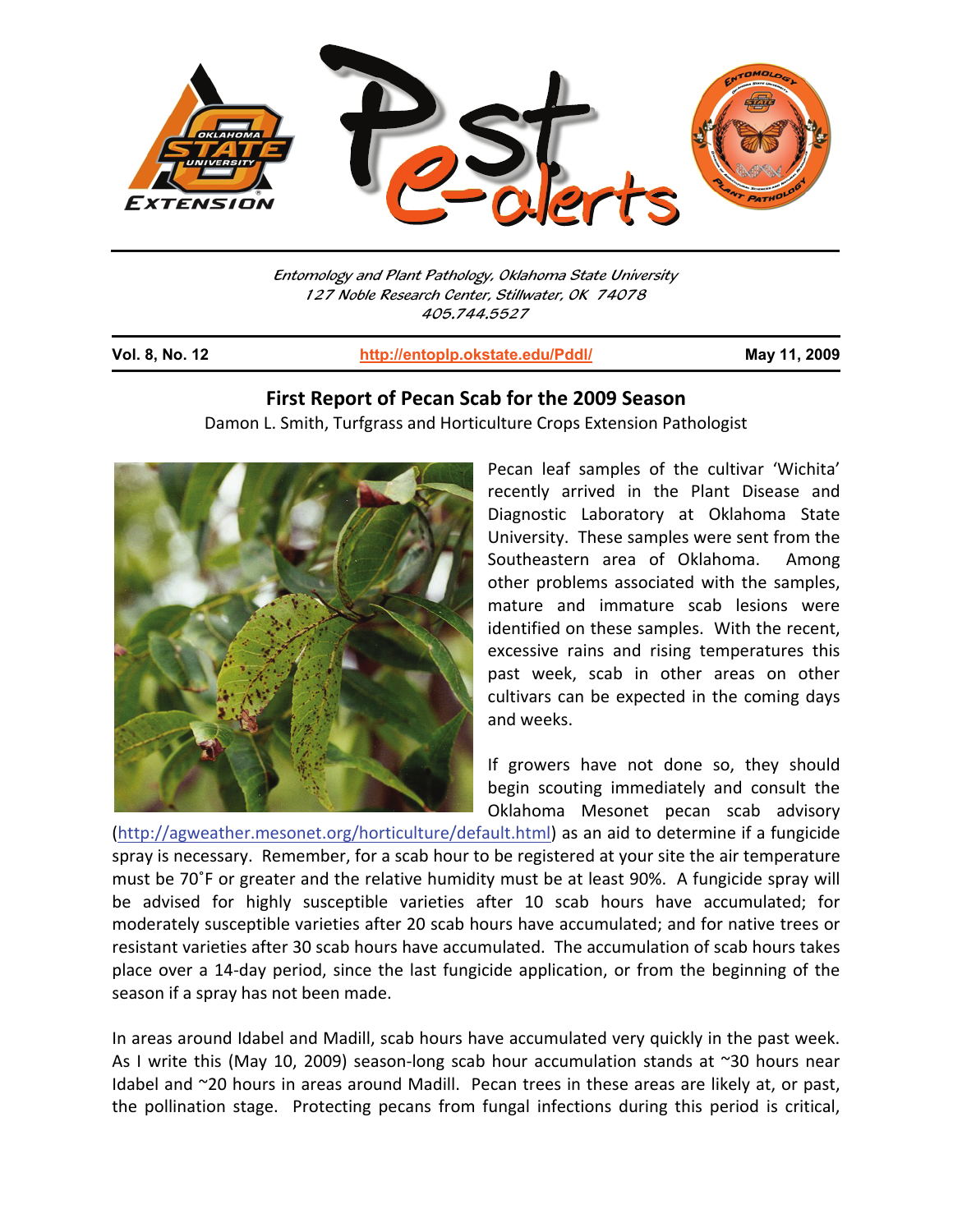especially for susceptible cultivars. Growers in the Madill and Idabel areas should seriously consider actively scouting for disease and/or making a fungicide application especially on susceptible and moderately susceptible cultivars. Remember that the most critical time to begin a good scab control program (and for other diseases) is during the pollination period, and after, when fruit set is occurring. Once the fruit are infected by a pathogen it is often too late to manage the disease for that cropping season. Growers in other areas of the State should also begin scouting and monitoring the pecan scab advisory. While scab hours have not accumulated to the levels that have occurred in the South and Southeastern areas of Oklahoma, there has been some low- to mid-level accumulation of scab hours in much of the pecan production area of the State.

For those looking to develop a fungicide program for the 2009 season, I have included the table below, which was modified from the recent revision of fact sheet EPP-7663 "Fungicide Resistance Management." In the table, many of the common fungicides used on pecans in the United States, and their properties are presented. When developing a fungicide program, growers should use fungicide rotation and incorporate as many different fungicide modes of action in the program as possible. Remember to use the proper spray volumes and only use fungicide rates as indicated on the fungicide label. Also, growers should be aware that fungicides have different types of mobility in the plant tissue. Contact fungicides are applied to the surface of a plant and will remain where they are applied. There is no movement of the fungicide into, or across the plant surface. These fungicides are prone to being washed off the plant and must be re-applied to parts of the plant that grow after the fungicide application. Penetrant fungicides are absorbed into the plant tissue. Because these fungicides are absorbed into plant tissue to some degree, then all penetrant fungicides are considered systemic fungicides. Penetrant fungicides have different degrees of systemic capability. Some fungicides are only locally systemic, and after initial contact with the plant material, move very little into the plant tissue. Another type of systemic fungicide, translaminar fungicides, are absorbed into the leaf and move through the leaf to the opposite surface. Translaminar fungicides are not transported throughout the plant. Other fungicides can be xylem-mobile in which they will be absorbed into the plant and moved upward from the point of entry via the plant's xylem (water conducting elements). Finally, true systemic fungicides move throughout the plant through the xylem and phloem elements (very few fungicides have this capability). Regardless of the type of systemic fungicide, these compounds have limited "curative" capability. They can only stop or slow infections within the first 48-72 hours of fungal exposure. Therefore, penetrant (systemic) fungicides must be applied shortly after infection and are ineffective once the fungus begins producing spores.

 $\mathcal{L}_\text{max}$  and  $\mathcal{L}_\text{max}$  and  $\mathcal{L}_\text{max}$  and  $\mathcal{L}_\text{max}$  and  $\mathcal{L}_\text{max}$  and  $\mathcal{L}_\text{max}$ 

Dr. Richard Grantham Director, Plant Disease and Insect Diagnostic Laboratory

Oklahoma State University, in compliance with Title IV and VII of the Civil Rights Act of 1964, Executive Order of 11246 as amended, Title IX of the Education Amendments of 1972, Americans with Disabilities Act of 1990, and other federal laws and regulations, does not discriminate on the basis of race, color, national origin, sex, age, religion, disability, or status as a veteran in any of its policies, practices or procedures. This includes but is not limited to admissions, employment, financial aid, and educational services.

Issued in furtherance of Cooperative Extension work, acts of May 8 and June 30, 1914, in cooperation with the U.S. Department of Agriculture, Robert E. Whitson, VP, Dean, and Director for Agricultural Programs, Oklahoma State University, Stillwater, Oklahoma. This publication is printed and issued by Oklahoma State University as authorized by the Dean of Agricultural Sciences and Natural Resources.